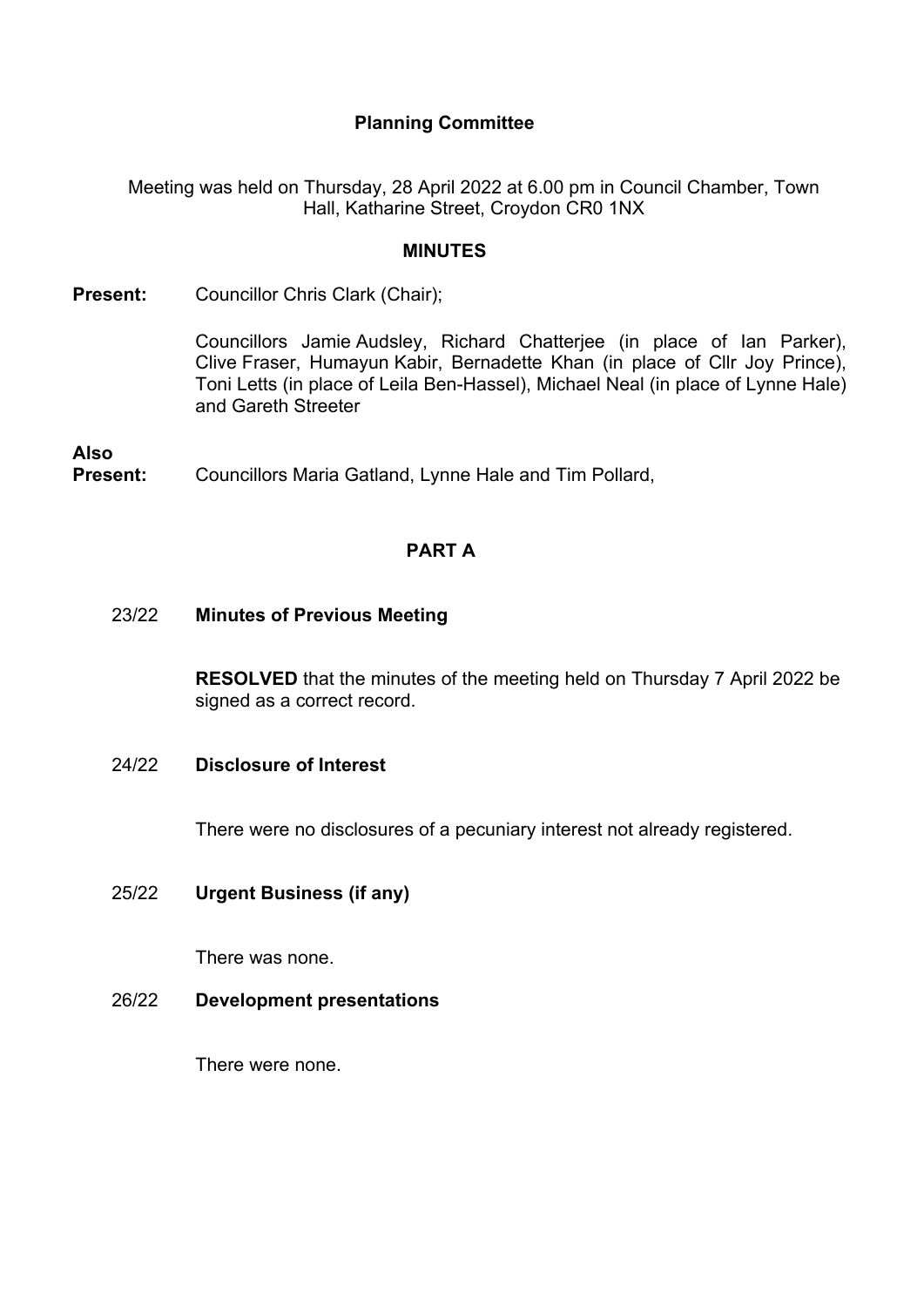#### 27/22 **Planning applications for decision**

### 28/22 **21/01208/FUL - 34A, 34B and Rear of 34 Arkwright Road South Croydon CR2 0LL**

Demolition of 2 dwellings and erection of a 3/4 storey building comprising 19 flats with associated car parking, cycle and refuse storage and landscaping. Alterations to existing vehicular access/road.

Ward: Sanderstead

The officer presented details of the planning application and responded to questions for clarification.

Ms Patroulla Lorke spoke against the application.

Mr Martyn Avery spoke in support of the application.

The Ward Member Councillor Tim Pollard addressed the committee with his view on the application.

The Committee deliberated on the application presentation heard before them having heard all the speakers who addressed the Committee, and in turn addressed their view on the matter.

The substantive motion to GRANT the application based on the officer's recommendation was proposed by Councillor Letts. This was seconded by Councillor Khan.

The motion to grant the application was taken to a vote and fell with four Members voting in favour, five Members voting against.

Councillor Streeter proposed the motion to refuse the application based on overdevelopment and impact on character of the area due to the height, mass and density of the development. This was seconded by Councillor Fraser.

The motion to refuse the application was taken to a vote and carried with five Members voting in favour and four Members voting against.

The Committee **RESOLVED** to **REFUSE** the application for the development at 34A, 34B and Rear of 34 Arkwright Road South Croydon.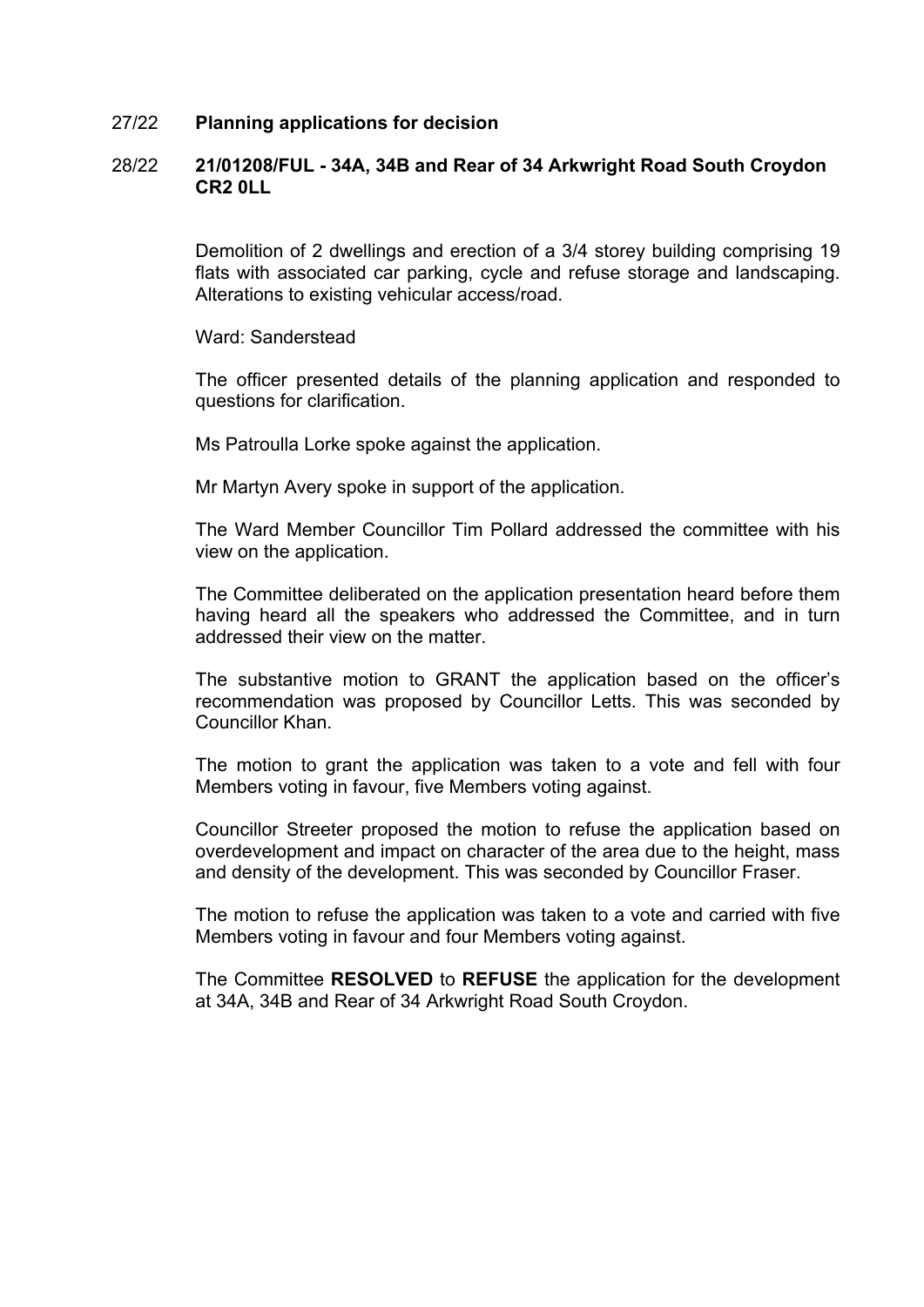### 29/22 **21/03703/FUL - 18 Rectory Park, South Croydon CR2 9JN**

Demolition of existing property and construction of a block of 5 flats plus 3 houses with associated access, car parking and landscaping (amended description).

Ward: Sanderstead

The officer presented details of the planning application and responded to questions for clarification.

Mr Michael Norman spoke in objection to the application.

Mr James Caldwell spoke in support to the application.

The Ward Member Councillor Lynne Hale addressed the committee with her view on the application.

The Committee deliberated on the application presentation heard before them having heard all the speakers who addressed the Committee, and in turn addressed their view on the matter.

The substantive motion to GRANT the application based on the officer's recommendation was proposed by Councillor Kabir. This was seconded by Councillor Fraser.

The motion to grant the application was taken to a vote and carried with six Members voting in favour and three Members voting against.

The Committee **RESOLVED** to **GRANT** the application for the development at 18 Rectory Park, South Croydon.

#### 30/22 **20/02863/FUL - 270 Selsdon Road, South Croydon, CR2 7AA**

Demolition of the existing dwelling and erection of a 2/3/4 storey building comprising 9 units. Provision of associated parking, landscaping, amenity space, refuse and cycle storage.

Ward: South Croydon

The officer presented details of the planning application and responded to questions for clarification.

Mrs Sara Santosh Expedith spoke in objection to the application.

Mr Olly Bray spoke in support to the application.